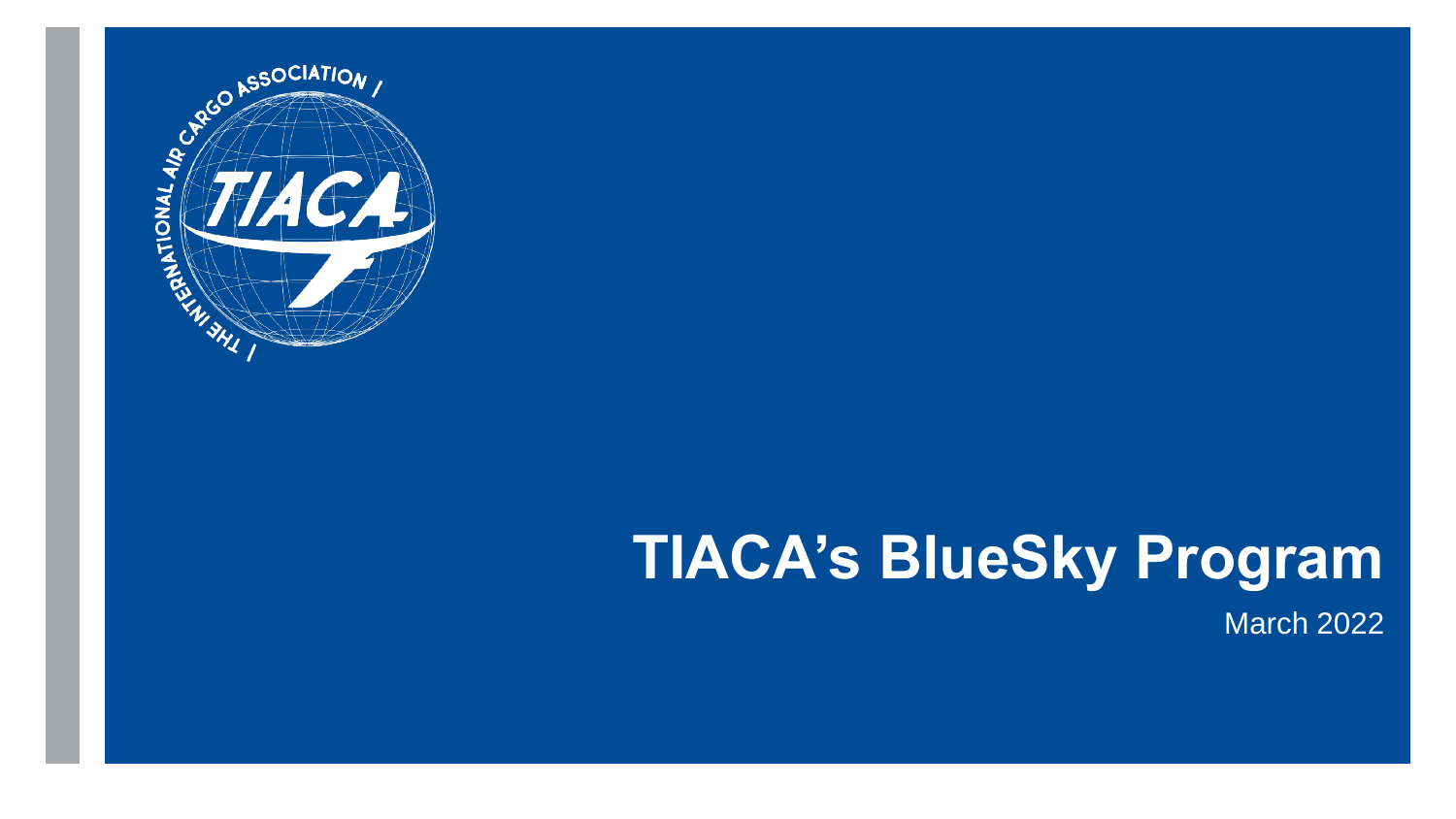## **Setting the context**



#### **TIACA'S ANNUAL SUSTAINABILITY SURVEY**



**Measuring the pulse of industry's sustainability maturity**

#### **TIACA'S SUSTAINABILITY INSIGHTS REPORT**



**Reporting on industry's data and revealing key trends**

#### **TIACA'S AIR CARGO SUSTAINABILITY ROADMAP**

The Air Cargo Sustainability Roadmap Accelerating the transformation of air cargo



**Defining the direction for industry's sustainable transformation**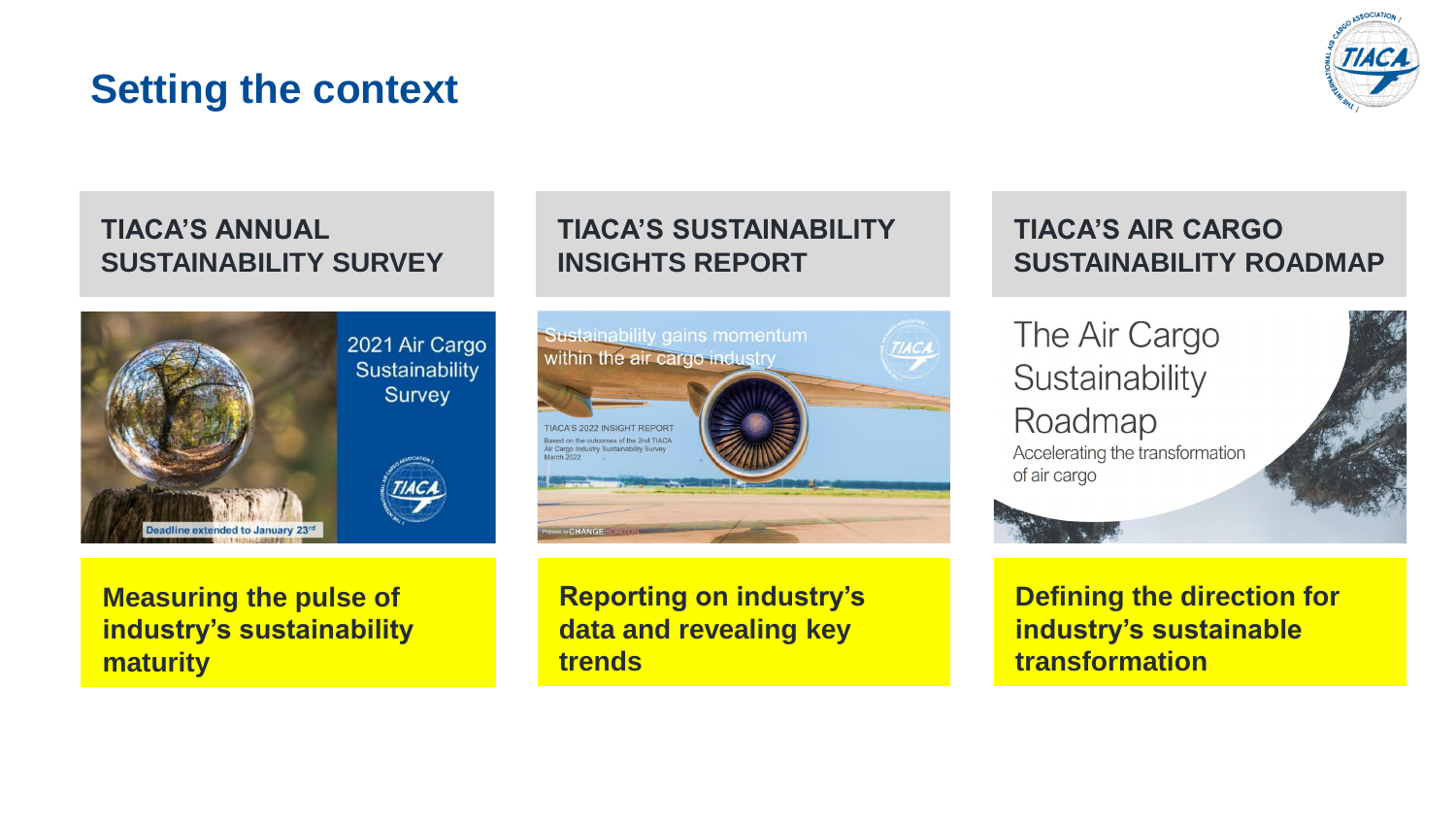## **Responding to industry's needs**



TIACA is responding to this need with a sustainability assessment, validation and verification scheme



# **330+**

**air cargo professionals called upon TIACA to drive the sustainability agenda for the industry…**

**…with a common mechanism to track their sustainability progress, benchmark against peers and accelerate industry's transformation**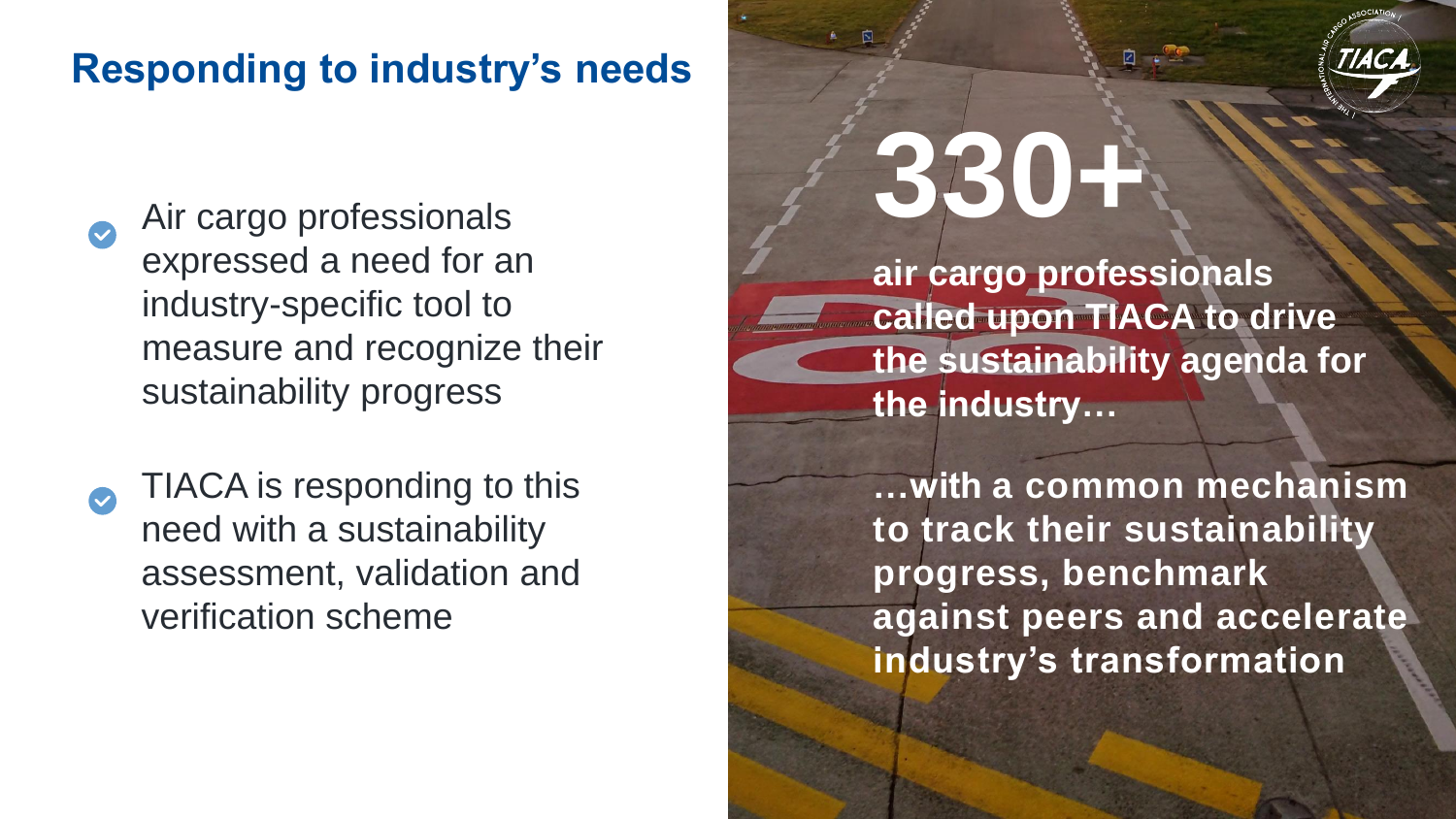## **Benefits for all**



#### **ASSESSED COMPANIES**

**The only global 01 Conservery The only global and sustainability rating system <b>02 Public recognition** and **03 03** which is air cargo-specific

**Public recognition** and improved brand image and reputation

**Competitive advantage tool** showcasing company's performance against peers

#### **FUTURE PARTNERS**

- **Fosters collaboration 01 02 03 and shared vision** for air cargo
- **Transparency mechanism** to determine partners' sustainability credentials

**Partner selection tool for** business providers based on their sustainability credentials

#### **AIR CARGO INDUSTRY AT LARGE**

**Common vision and direction** for sustainable transformation of air cargo **01** Common vision and **02** License to operate and **03 03** 



**grow** business responsibly



**Improved industry image** compared to other modes of transport of goods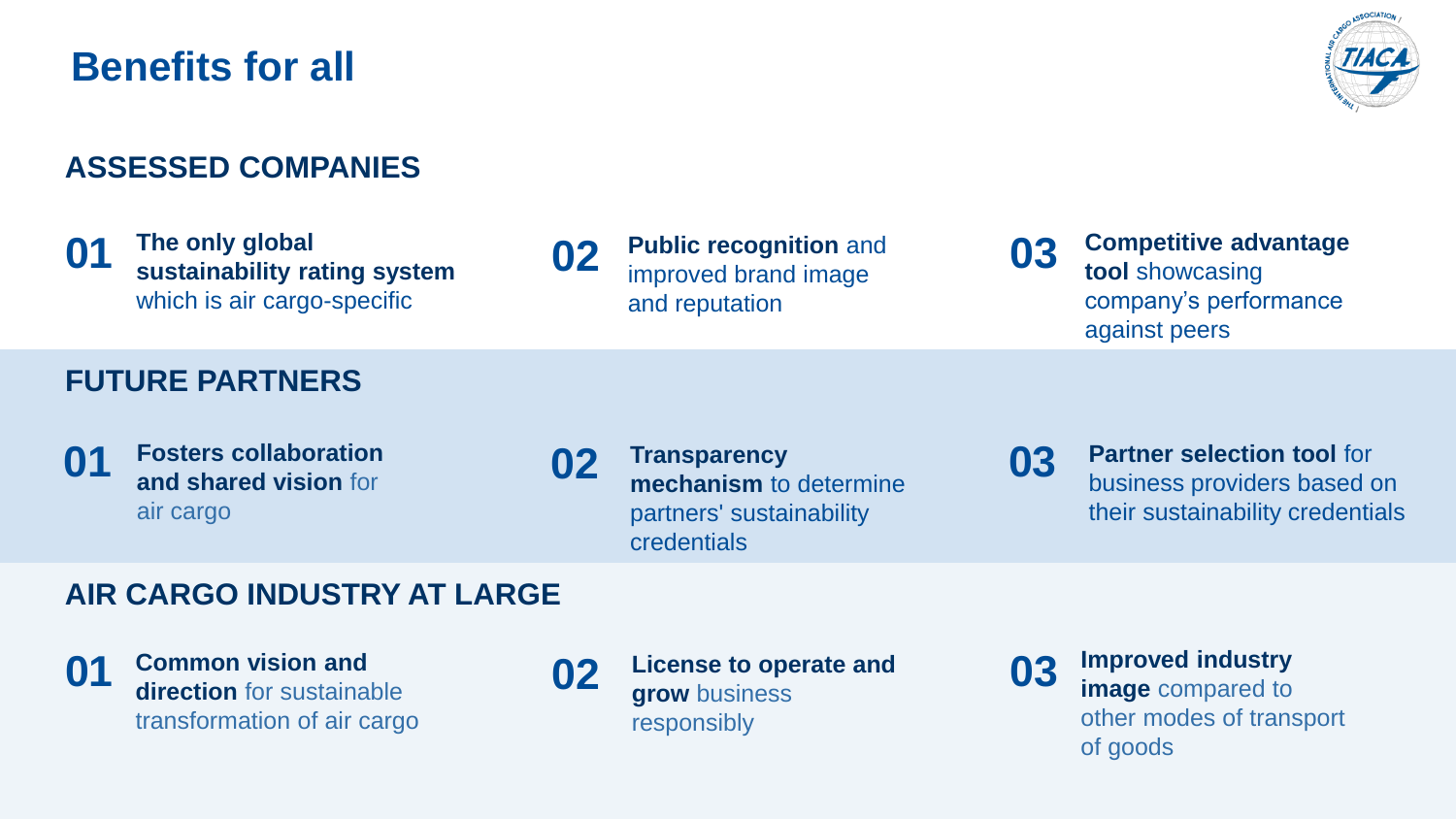### **Plans for air cargo businesses**



#### **Assessment Guidelines**

#### **UPON REQUEST**

Guide helping companies build self-awareness and prepare for desktop validation

Full list of questions and features in online verification

Requirements for answers and evidence materials

Assessment process and methodology

Free to download

## **Desktop Verification**

**2-YEAR RENEWABLE ASSESSMENT**

1-hour preparatory call between applicant and independent validator

Desktop verification of provided answers and evidence materials

Customized dashboard with performance score and analysis

1-hour briefing call with applicant

*TIACA members, small businesses and companies from developing nations benefit from a discount*

#### **Onsite Validation 2-YEAR RENEWABLE ASSESSMENT**

Desktop verification process

Onsite visit by TIACA's nominated independent validator

Several preparatory and briefing meetings

Badge of excellence and independent validator attestation

Customized dashboard and detailed report with recommendations

*TIACA members, small businesses and companies from developing nations benefit from a discount*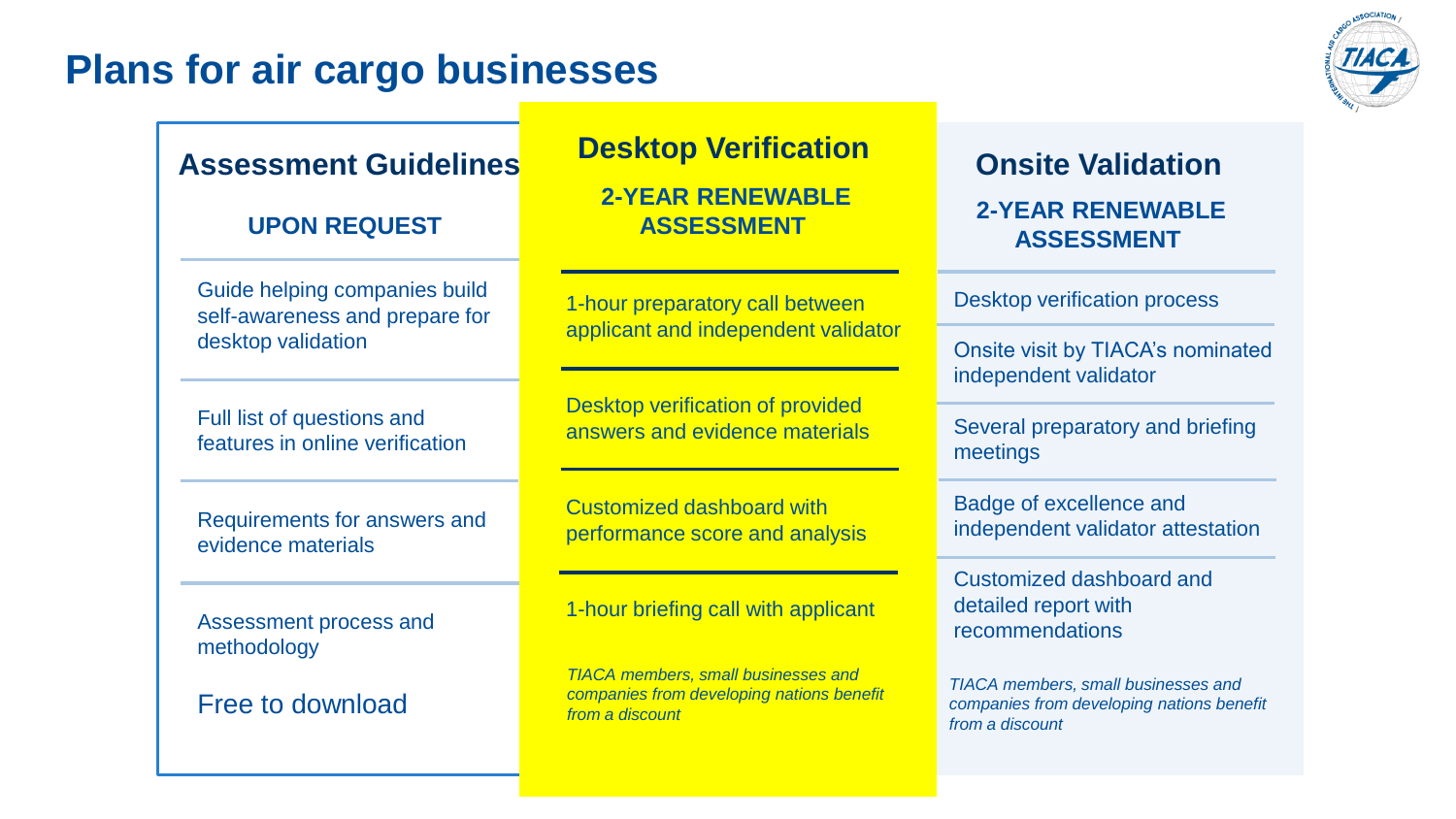## **Company's dashboard**



The BlueSky dashboard consists of

- Summary of the evaluation results
- Spider diagram highlighting performance in the 8 priority areas
- Detailed scoring breakdown in Environment, Society and Culture & Leadership areas

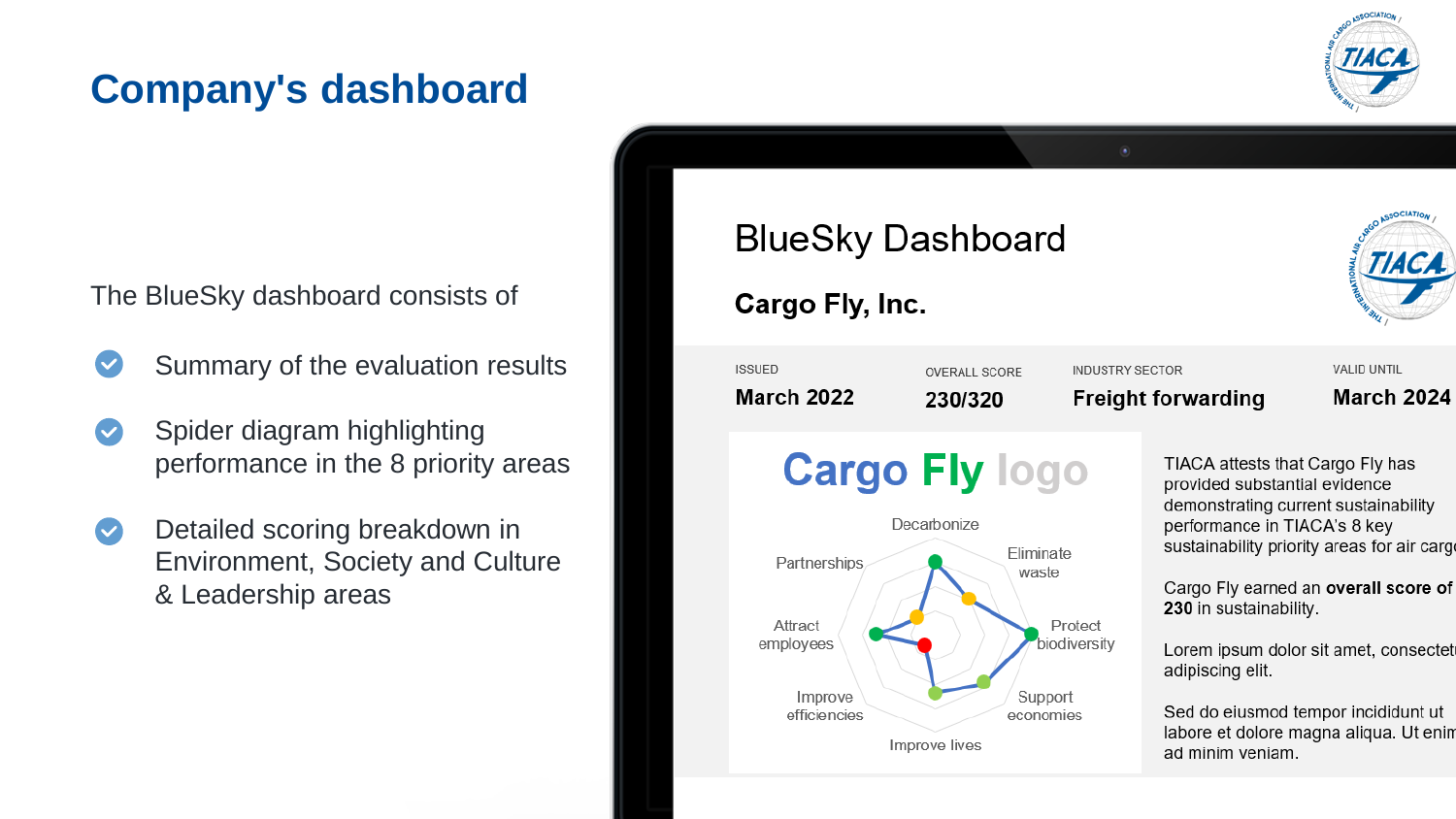

## **BlueSky Assessment Guidelines**

A free downloadable guide to help air cargo companies increase their self-awareness and prepare for their BlueSky assessment:

Assessment methodology

**Questionnaire** 

- Required evidence materials
- Assessment process and outcomes

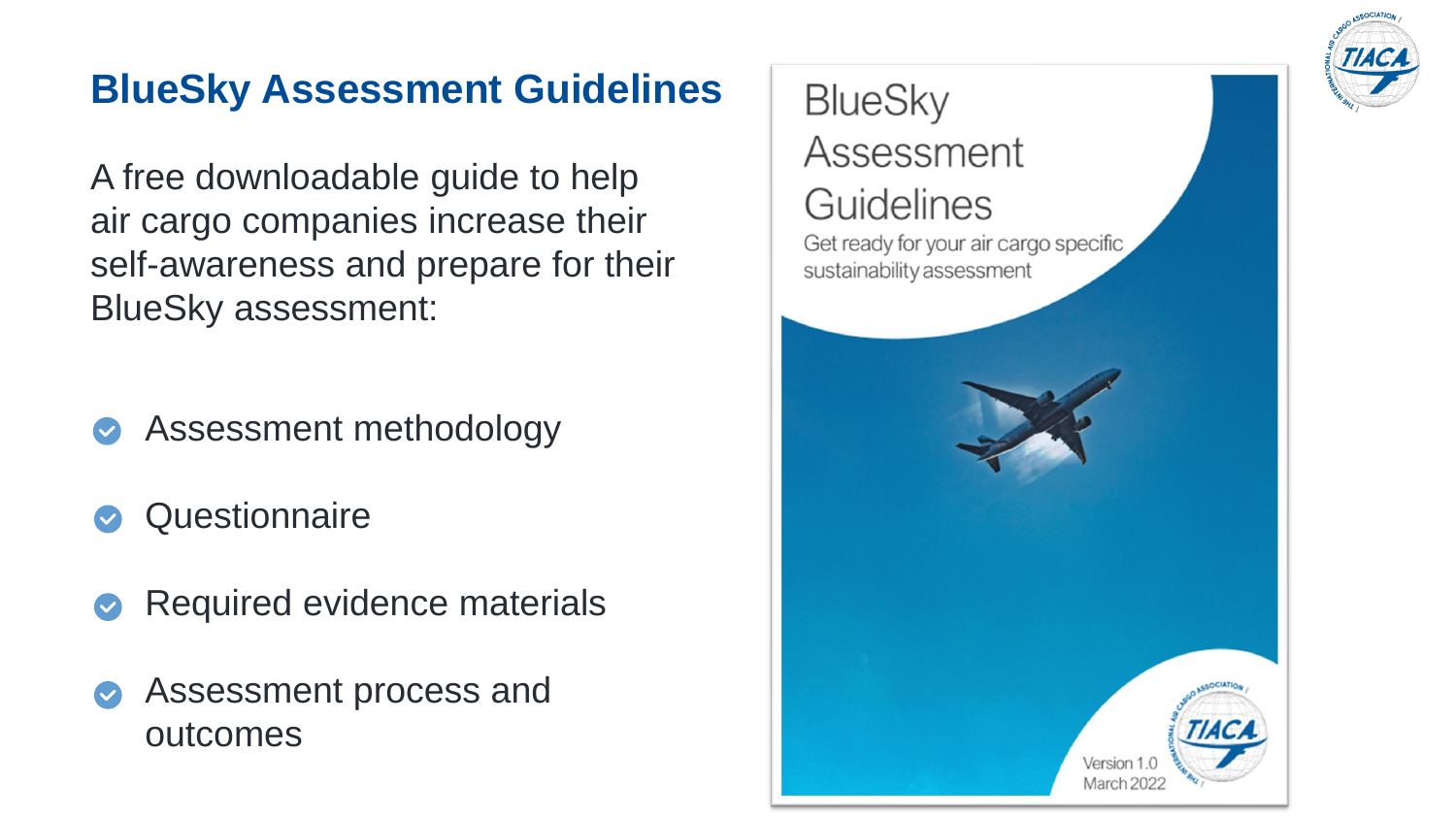

December 2021

**TIACA's Board of Directors commissioned Change Horizon to deliver an assessment program**

> TIACA Executive Summit 2022 **Assessment Guidelines**

> > Q2 2022

**Launch of Online Assessment**

Q4 2022

#### **Creation of the Independent Validators' Network**

Training and accreditation process for independent validators, network creation

#### Q1 2023

**Launch of Onsite Assessment**

TIMELINE

# **Program roadmap**

The progress and the ambition